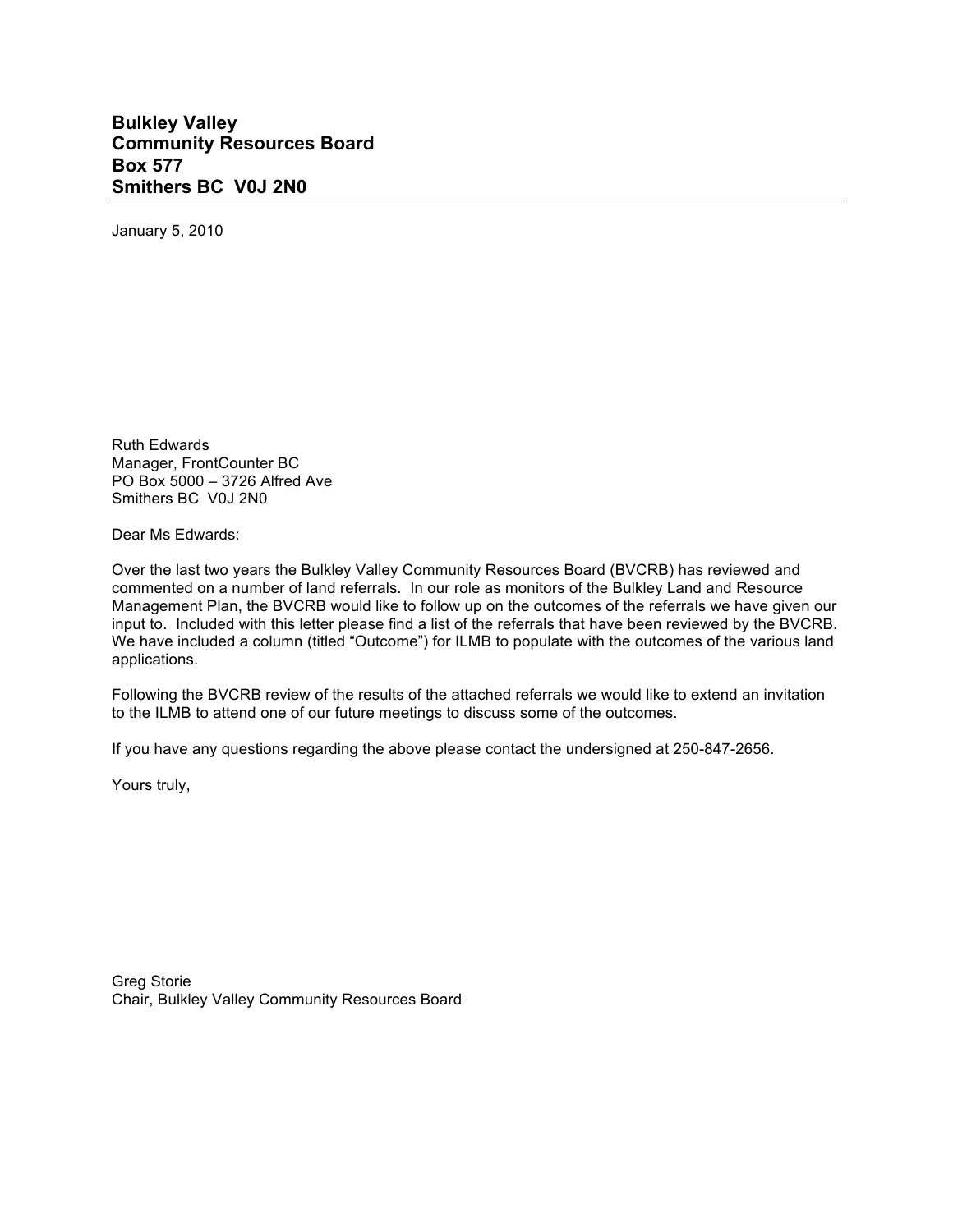## **Bulkley Valley Community Resources Board Summary of Referrals, 2007 – 2009, Dec 3, 2009**

| <b>APPLICATION #</b>   | <b>LOCATION</b> | <b>AGENCY</b> | <b>PURPOSE</b>                 | <b>BVCRB COMMENTS</b>   | <b>OUTCOME</b> |
|------------------------|-----------------|---------------|--------------------------------|-------------------------|----------------|
| 6407838 and            | Seymour         | <b>ILMB</b>   | <b>Residential Subdivision</b> | In SMZ 2-Board does     |                |
| 6407832                | Lake area       |               | and Public Road                | not support.            |                |
| Vihar                  | subdivision     |               | Allowance                      |                         |                |
| Construction           |                 |               |                                |                         |                |
| Ltd                    |                 |               |                                |                         |                |
| April 2007             |                 |               |                                |                         |                |
| 6407833                | Glacier Gulch   | <b>ILMB</b>   | Application for a licence      | No objections if        |                |
| Silvern                |                 |               | of occupation: Quarry.         | reclamation plan        |                |
| <b>Estates Ltd</b>     |                 |               |                                | developed,              |                |
| June 2007              |                 |               |                                | archaeological          |                |
|                        |                 |               |                                | features assessed,      |                |
|                        |                 |               |                                | commercial use          |                |
|                        |                 |               |                                | disallowed.             |                |
| 6406903                | Hudson Bay      | <b>MOTSA</b>  | Ten year Licence of            | Applied for             |                |
| Carrol Rosner          | Mountain        |               | Occupation for                 | retroactively.          |                |
| Cybemet                |                 |               | <b>Communication Site</b>      | More info needed,       |                |
| Comm. Ltd.             |                 |               | purposes.                      | supplied later by       |                |
| Sept 2007              |                 |               |                                | applicant.              |                |
| 6407922                | Woodmere        | <b>ILMB</b>   | <b>Expansion of existing</b>   | <b>BVCRB</b> has no     |                |
| Kevin McCreery         |                 |               | farm property for              | objections.             |                |
| and Gail               |                 |               | extensive agriculture          |                         |                |
| <b>Burnett</b>         |                 |               |                                |                         |                |
| Oct 2007               |                 |               |                                |                         |                |
| 6407918                | Glacier Gulch   | <b>ILMB</b>   | <b>Extensive Agriculture</b>   | Letter Jan 8, 2008.     |                |
| D. Lychak              |                 |               |                                | More info needed to     |                |
| <b>Enterprises Ltd</b> |                 |               |                                | assess - remove         |                |
| Dec 2007               |                 |               |                                | watercourses or         |                |
|                        |                 |               |                                | include covenants.      |                |
| 6407923                | west of         | <b>ILMB</b>   | Application for a Crown        | Letter sent May 14,     |                |
| John Bernard           | Telkwa          |               | Grant for extension of         | 2008.                   |                |
| De Coteau              |                 |               | holdings for extensive         | More details needed -   |                |
| Jan 2008               |                 |               | agricultural purposes.         | concerned with winter   |                |
|                        |                 |               |                                | range.                  |                |
| 6407939                | Hudson Bay      | <b>MOTSA</b>  | Application for Ski Lift,      | This project was        | Concerns       |
| Ski and Ride           | Mtn             |               | Runs, and Trail to Town        | Incorporated in         | addressed in   |
| Smithers               |                 |               |                                | master plan. BVCRB      | Master Plan    |
| Feb 2008               |                 |               |                                | comments given for      |                |
|                        |                 |               |                                | referral 6400104.       |                |
| 6400104                | Hudson Bay      | <b>MOTSA</b>  | <b>Master Plan Review</b>      | May 2008 - No further   | Concerns       |
| Ski and Ride           | Mtn             |               |                                | concerns (after several | addressed in   |
| Smithers               |                 |               |                                | initial letters).       | Master Plan    |
| Mar 2008               |                 |               |                                |                         |                |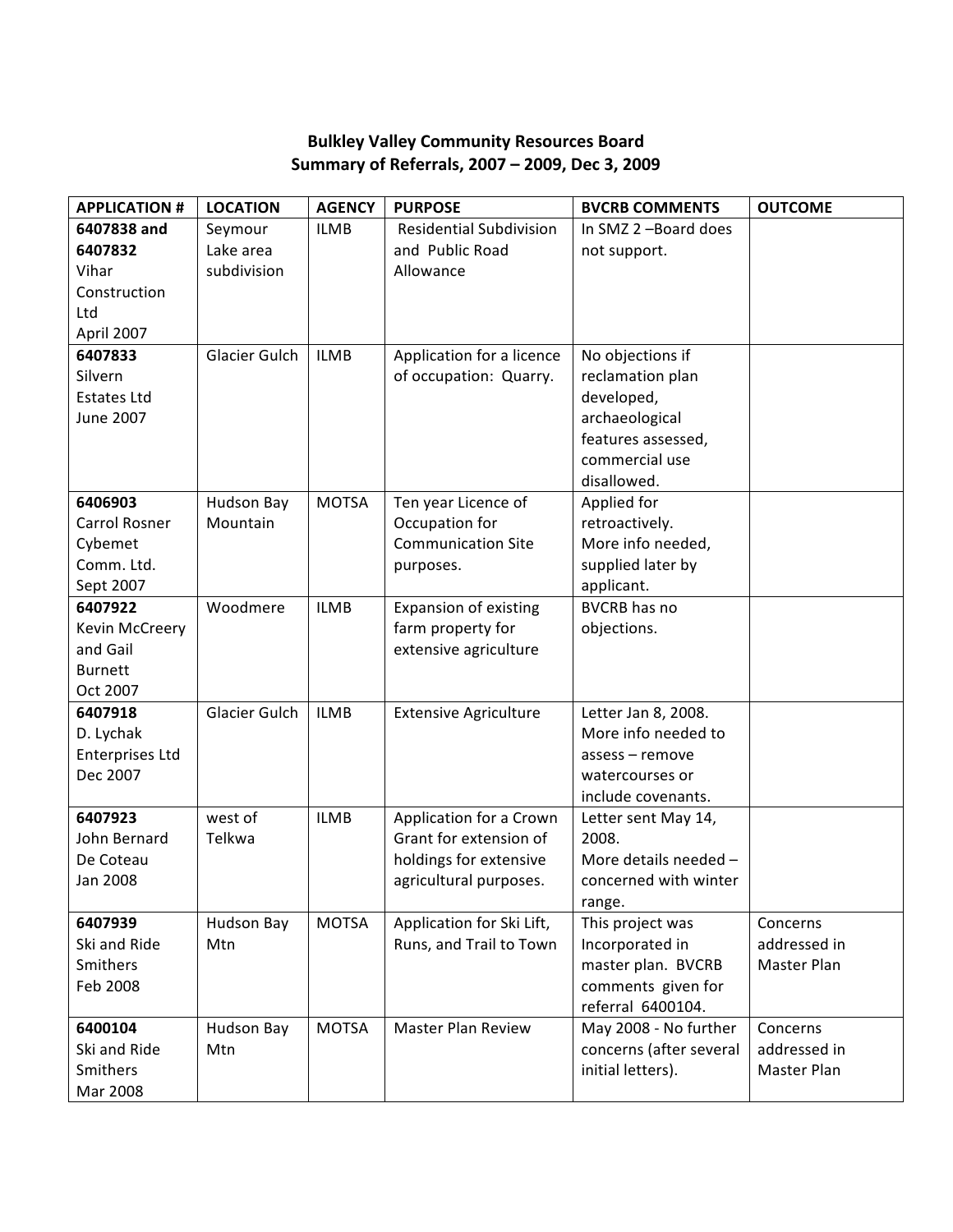| <b>APPLICATION #</b>  | <b>LOCATION</b>     | <b>AGENCY</b> | <b>PURPOSE</b>                | <b>BVCRB COMMENTS</b>   | <b>OUTCOME</b>     |
|-----------------------|---------------------|---------------|-------------------------------|-------------------------|--------------------|
| <b>REC16192</b>       | Quick-Round         | MoTCA         | Recreation/tourism            | Letter sent April 15,   | Group consulted    |
| Round Lake            | Lake area.          |               | facilities in the Quick-      | 2008                    | with MoE as per    |
| Community             |                     |               | Round Lake area.              | More info needed -      | our suggestion;    |
| Association           |                     |               |                               | part of area is WHMA.   | project went ahead |
| March 2008            |                     |               |                               |                         |                    |
| <b>REC16191</b>       | Smithers            | <b>MOTSA</b>  | Designation of a              |                         |                    |
| <b>Smithers</b>       | Community           |               | <b>Recreation Reserve for</b> |                         |                    |
| Community             | Forest,             |               | the existing Community        |                         |                    |
| <b>Forest Society</b> | <b>Hudson Bay</b>   |               | Forest Boundary               |                         |                    |
| April 2008            | Mountain            |               |                               |                         |                    |
| Patrick Stewart       | Seymour             | <b>MoFR</b>   | <b>Grazing Licence</b>        |                         |                    |
| <b>June 2008</b>      | Lake Range          |               | one year temporary            |                         |                    |
|                       | Unit, Bulkley       |               | permit for this years'        |                         |                    |
|                       | Stock Range.        |               | grazing season and a 10       |                         |                    |
|                       |                     |               | year licence effective        |                         |                    |
|                       |                     |               | January 1, 2009               |                         |                    |
| <b>REC32387</b>       | Deep Creek          | MoTCA         | To establish a                | ?                       |                    |
| Round Lake            | waterfalls          |               | Recreation Reserve in         |                         |                    |
| Community             | east of             |               | the vicinity of Deep          |                         |                    |
| Association           | Telkwa              |               | Creek for the non-            |                         |                    |
| <b>June 2008</b>      |                     |               | exclusive use of back         |                         |                    |
|                       |                     |               | country recreationists.       |                         |                    |
| 6405671               | Hudson Bay          | <b>ILMB</b>   | <b>Temporary Permit to</b>    | Letter sent Aug 26,     |                    |
| Conan Olafur          | Mountain            |               | construct an access           | 2008                    |                    |
| Petursson             | Road,               |               | road to private land.         | <b>BVCRB</b> does not   |                    |
| August 2008           | Smithers            |               |                               | support - in SMZ,       |                    |
|                       |                     |               |                               | would impact core       |                    |
|                       |                     |               |                               | ecosystem.              |                    |
| Woodmere              | Moose               | <b>MoFR</b>   | <b>Grazing Licence</b>        | No response, no major   |                    |
| Cattle Company        | Mountain            |               |                               | concerns.               |                    |
| Aug 2008              |                     |               |                               |                         |                    |
|                       |                     |               |                               |                         |                    |
| <b>REC32385</b>       | Quick/Round         | MoTCA         | Recreation/tourism            | Letter sent October 2,  |                    |
| Round Lake            | Lake Rec            |               | trails and facilities.        | 2008.                   |                    |
| Community             | Facilities          |               | "Recreation Reserve"          | <b>BVCRB</b> does not   |                    |
| Association           |                     |               | designation.                  | support - insufficient  |                    |
| Oct 2008              |                     |               |                               | detail.                 |                    |
| <b>REC32963</b>       | McDowell            | MoTCA         | Map reserve/notation.         | Letter sent Oct 2, 2008 |                    |
| Tyee Mountain         | Lake/Canyon         |               | To restore, maintain          | More info needed to     |                    |
| <b>Trail Society</b>  | <b>Creek Trails</b> |               | and develop an area for       | assess.                 |                    |
| Oct 2008              |                     |               | public recreation             |                         |                    |
|                       |                     |               | opportunities.                |                         |                    |
| 6408131               | Zobnick Road        | <b>ILMB</b>   | Parking area                  | Letter sent, Jan 22     |                    |
|                       |                     |               |                               | 2009                    |                    |